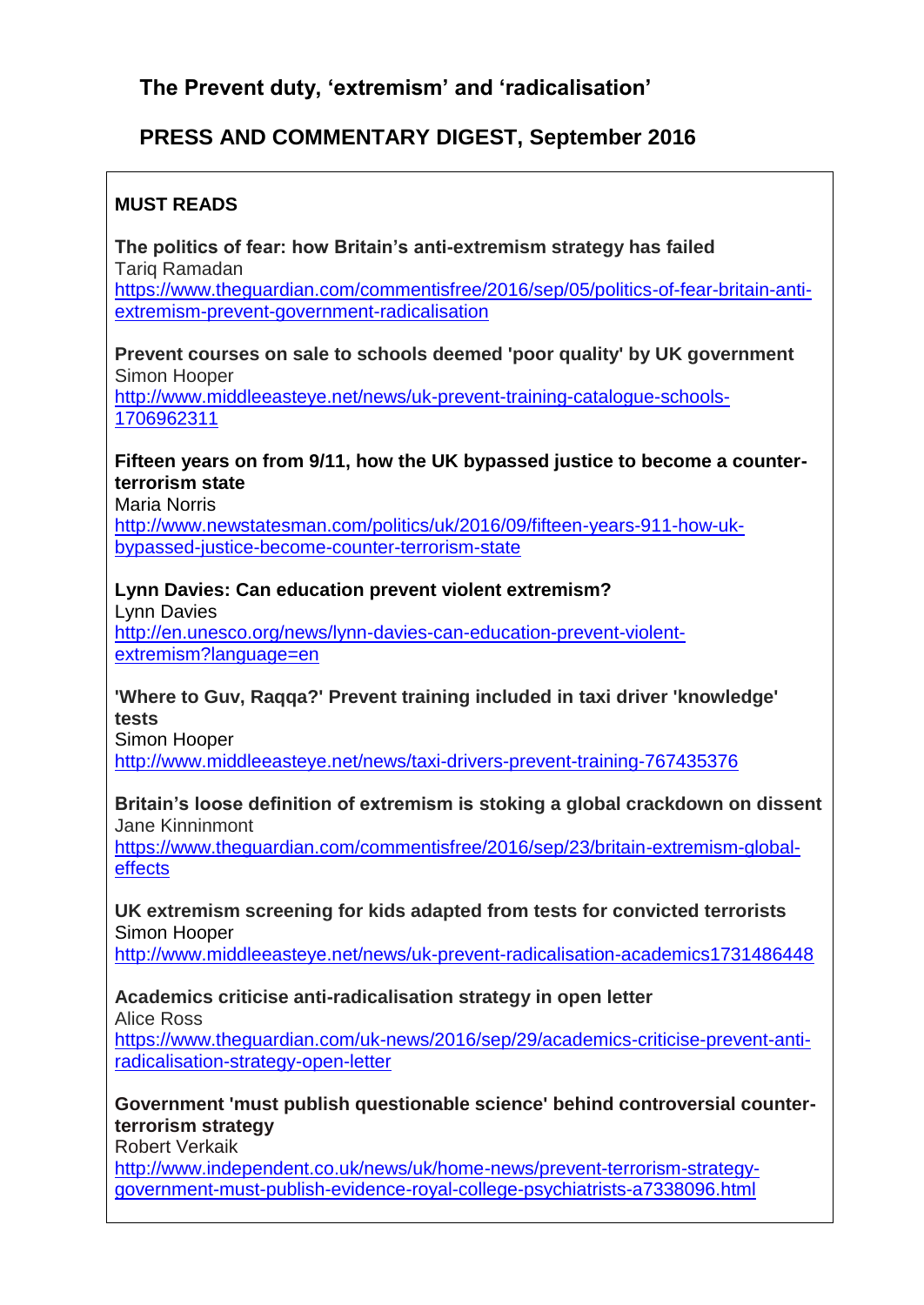## **REPORTS**

## **Cage: The 'science' of pre-crime: The secret 'radicalisation' study underpinning PREVENT**

<http://cage.ngo/publication/the-science-of-pre-crime/>

#### **Report**

[http://cage.ngo/wp-content/uploads/2016/09/CAGESciencePreCrime\\_Report.pdf](http://cage.ngo/wp-content/uploads/2016/09/CAGESciencePreCrime_Report.pdf)

## **Executive Summary**

[http://cage.ngo/wp-](http://cage.ngo/wp-content/uploads/2016/09/SciencePrecrime_ExecutiveSummary.pdf)

[content/uploads/2016/09/SciencePrecrime\\_ExecutiveSummary.pdf](http://cage.ngo/wp-content/uploads/2016/09/SciencePrecrime_ExecutiveSummary.pdf)

**Video**

<https://www.youtube.com/watch?v=e9VODlKNeDM>

## **ROYAL COLLEGE OF PSYCHIATRISTS**

**Counter-terrorism and psychiatry: Position statement** [http://www.rcpsych.ac.uk/pdf/PS04\\_16.pdf](http://www.rcpsych.ac.uk/pdf/PS04_16.pdf)

02.09.16

**Factsheet: Worried about extremism and radicalization?** Zubeda Limbada <http://connectfutures.org/qa-factsheet-worried-extremism-radicalization/>

05.09.16

## **The politics of fear: how Britain's anti-extremism strategy has failed** Tariq Ramadan

[https://www.theguardian.com/commentisfree/2016/sep/05/politics-of-fear](https://www.theguardian.com/commentisfree/2016/sep/05/politics-of-fear-britain-anti-extremism-prevent-government-radicalisation)[britain-anti-extremism-prevent-government-radicalisation](https://www.theguardian.com/commentisfree/2016/sep/05/politics-of-fear-britain-anti-extremism-prevent-government-radicalisation)

07.09.16

#### **Prevent courses on sale to schools deemed 'poor quality' by UK government**

Simon Hooper

[http://www.middleeasteye.net/news/uk-prevent-training-catalogue-schools-](http://www.middleeasteye.net/news/uk-prevent-training-catalogue-schools-1706962311)[1706962311](http://www.middleeasteye.net/news/uk-prevent-training-catalogue-schools-1706962311)

09.09.16

#### **'I have seen first-hand how Prevent saves lives'** Sara Khan [https://www.tes.com/news/tes-magazine/tes-magazine/i-have-seen-first-hand](https://www.tes.com/news/tes-magazine/tes-magazine/i-have-seen-first-hand-how-prevent-saves-lives)[how-prevent-saves-lives](https://www.tes.com/news/tes-magazine/tes-magazine/i-have-seen-first-hand-how-prevent-saves-lives)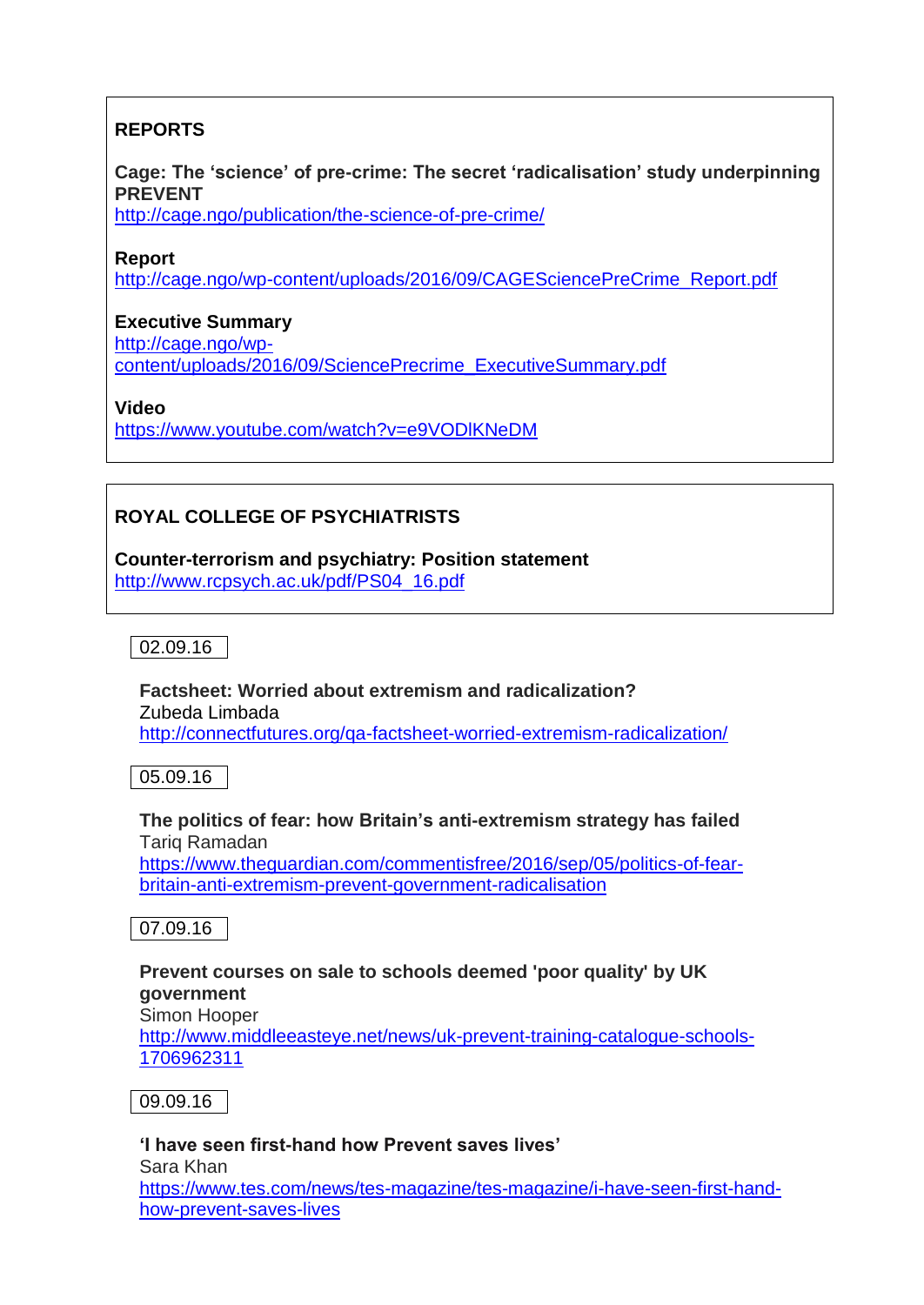### **Exclusive: Childline staff receiving controversial Prevent anti-terrorism training**

David Jamieson

[https://www.commonspace.scot/articles/9295/exclusive-childline-staff](https://www.commonspace.scot/articles/9295/exclusive-childline-staff-receiving-controversial-prevent-anti-terrorism-training)[receiving-controversial-prevent-anti-terrorism-training](https://www.commonspace.scot/articles/9295/exclusive-childline-staff-receiving-controversial-prevent-anti-terrorism-training)

## 10.09.16

# **Traditions such as Christmas celebrations will die out unless people stand up for British values, government review finds**

Tim Ross

[http://www.telegraph.co.uk/news/2016/09/10/traditions-such-as-christmas](http://www.telegraph.co.uk/news/2016/09/10/traditions-such-as-christmas-celebrations-will-die-out-unless-pe/)[celebrations-will-die-out-unless-pe/](http://www.telegraph.co.uk/news/2016/09/10/traditions-such-as-christmas-celebrations-will-die-out-unless-pe/)

11.09.16

## **Fifteen years on from 9/11, how the UK bypassed justice to become a counter-terrorism state**

Maria Norris

[http://www.newstatesman.com/politics/uk/2016/09/fifteen-years-911-how-uk](http://www.newstatesman.com/politics/uk/2016/09/fifteen-years-911-how-uk-bypassed-justice-become-counter-terrorism-state)[bypassed-justice-become-counter-terrorism-state](http://www.newstatesman.com/politics/uk/2016/09/fifteen-years-911-how-uk-bypassed-justice-become-counter-terrorism-state)

## **This is what it is like to be a Muslim parent in a post-9/11 world**

Huda Jawad [http://www.independent.co.uk/voices/muslim-parent-islamophobia-prevent](http://www.independent.co.uk/voices/muslim-parent-islamophobia-prevent-extremism-post-9-11-world-a7236866.html)[extremism-post-9-11-world-a7236866.html](http://www.independent.co.uk/voices/muslim-parent-islamophobia-prevent-extremism-post-9-11-world-a7236866.html)

12.09.16

## **Hundreds of children under 10 were 'at risk of extremism' in one year** Rob Merrick

[http://www.independent.co.uk/news/uk/home-news/hundreds-of-children](http://www.independent.co.uk/news/uk/home-news/hundreds-of-children-under-10-islam-radicalisation-muslim-at-risk-of-extremism-in-government-one-a7237811.html)[under-10-islam-radicalisation-muslim-at-risk-of-extremism-in-government-one](http://www.independent.co.uk/news/uk/home-news/hundreds-of-children-under-10-islam-radicalisation-muslim-at-risk-of-extremism-in-government-one-a7237811.html)[a7237811.html](http://www.independent.co.uk/news/uk/home-news/hundreds-of-children-under-10-islam-radicalisation-muslim-at-risk-of-extremism-in-government-one-a7237811.html)

**Children under 10 flagged for deradicalisation every day** Ben Farmer

[http://www.telegraph.co.uk/news/2016/09/12/children-under-10-flagged-for](http://www.telegraph.co.uk/news/2016/09/12/children-under-10-flagged-for-deradicalisation-every-day/)[deradicalisation-every-day/](http://www.telegraph.co.uk/news/2016/09/12/children-under-10-flagged-for-deradicalisation-every-day/)

#### **Jump in Channel referrals after duty to combat extremism introduced** Press Association

[http://www.dailymail.co.uk/wires/pa/article-3784603/Jump-Channel-referrals](http://www.dailymail.co.uk/wires/pa/article-3784603/Jump-Channel-referrals-duty-combat-extremism-introduced.html)[duty-combat-extremism-introduced.html](http://www.dailymail.co.uk/wires/pa/article-3784603/Jump-Channel-referrals-duty-combat-extremism-introduced.html)

**Referrals to government deradicalisation programme 'increased sharply in 2015/16'**

ITV News

[http://www.itv.com/news/2016-09-12/referrals-to-government-deradicalisation](http://www.itv.com/news/2016-09-12/referrals-to-government-deradicalisation-programme-increased-sharply-in-2015-16/)[programme-increased-sharply-in-2015-16/](http://www.itv.com/news/2016-09-12/referrals-to-government-deradicalisation-programme-increased-sharply-in-2015-16/)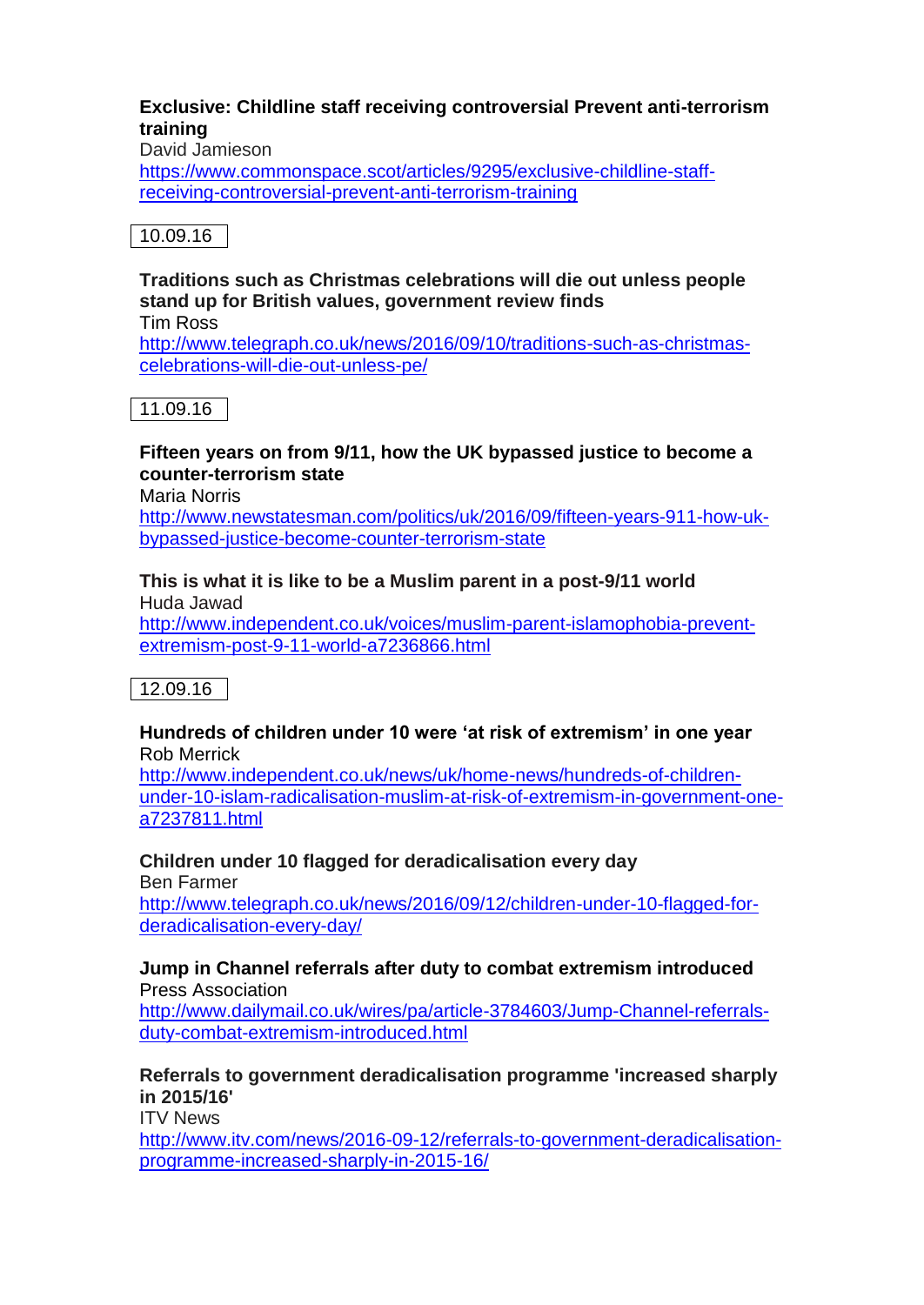

#### **Lib Dems aim to scrap 'counter-productive' Prevent strategy** Jessica Elgot [http://www.theguardian.com/politics/2016/sep/13/lib-dems-aim-to-scrap](http://www.theguardian.com/politics/2016/sep/13/lib-dems-aim-to-scrap-counter-productive-prevent-strategy)[counter-productive-prevent-strategy](http://www.theguardian.com/politics/2016/sep/13/lib-dems-aim-to-scrap-counter-productive-prevent-strategy)

#### **PREVENT is Untenable, it Needs to End**

Coolness of Hind [https://coolnessofhind.wordpress.com/2016/09/13/prevent-is-untenable-it](https://coolnessofhind.wordpress.com/2016/09/13/prevent-is-untenable-it-needs-to-end/#more-3764)[needs-to-end/#more-3764](https://coolnessofhind.wordpress.com/2016/09/13/prevent-is-untenable-it-needs-to-end/#more-3764)

14.09.16

#### **Pupils are 'baffled by British values'**

[http://www.yorkshirepost.co.uk/news/education/pupils-are-baffled-by-british](http://www.yorkshirepost.co.uk/news/education/pupils-are-baffled-by-british-values-1-8123288)[values-1-8123288](http://www.yorkshirepost.co.uk/news/education/pupils-are-baffled-by-british-values-1-8123288)

## **Teach integration to prevent extremism, Government-backed review expected to say**

Kate McCann [http://www.telegraph.co.uk/news/2016/09/14/teach-integration-to-prevent](http://www.telegraph.co.uk/news/2016/09/14/teach-integration-to-prevent-extremism-government-backed-review/)[extremism-government-backed-review/](http://www.telegraph.co.uk/news/2016/09/14/teach-integration-to-prevent-extremism-government-backed-review/)

#### **Typecast as a terrorist**

Riz Ahmed [https://www.theguardian.com/world/2016/sep/15/riz-ahmed-typecast-as-a](https://www.theguardian.com/world/2016/sep/15/riz-ahmed-typecast-as-a-terrorist)[terrorist](https://www.theguardian.com/world/2016/sep/15/riz-ahmed-typecast-as-a-terrorist)

## **Lynn Davies: Can education prevent violent extremism?**

Lynn Davies [http://en.unesco.org/news/lynn-davies-can-education-prevent-violent](http://en.unesco.org/news/lynn-davies-can-education-prevent-violent-extremism?language=en)[extremism?language=en](http://en.unesco.org/news/lynn-davies-can-education-prevent-violent-extremism?language=en)

#### **France unveils first de-radicalisation centre to tackle Islamist threat France 24**

[http://www.france24.com/en/20160913-france-deradicalisation-centre](http://www.france24.com/en/20160913-france-deradicalisation-centre-islamist-threat-jihadism-terrorism)[islamist-threat-jihadism-terrorism](http://www.france24.com/en/20160913-france-deradicalisation-centre-islamist-threat-jihadism-terrorism)

#### **TUFF FC: The team of teens set up to help fight young people becoming radicalised**

[http://www.itv.com/news/london/2016-09-14/tuff-fc-the-team-of-teens-set-up](http://www.itv.com/news/london/2016-09-14/tuff-fc-the-team-of-teens-set-up-to-help-fight-young-people-becoming-radicalised/)[to-help-fight-young-people-becoming-radicalised/](http://www.itv.com/news/london/2016-09-14/tuff-fc-the-team-of-teens-set-up-to-help-fight-young-people-becoming-radicalised/)

16.09.16

## **Transcending Borders to Combat CVE**

Coolness of Hind [https://coolnessofhind.wordpress.com/2016/09/16/transcending-borders-to](https://coolnessofhind.wordpress.com/2016/09/16/transcending-borders-to-combat-cve/)[combat-cve/](https://coolnessofhind.wordpress.com/2016/09/16/transcending-borders-to-combat-cve/)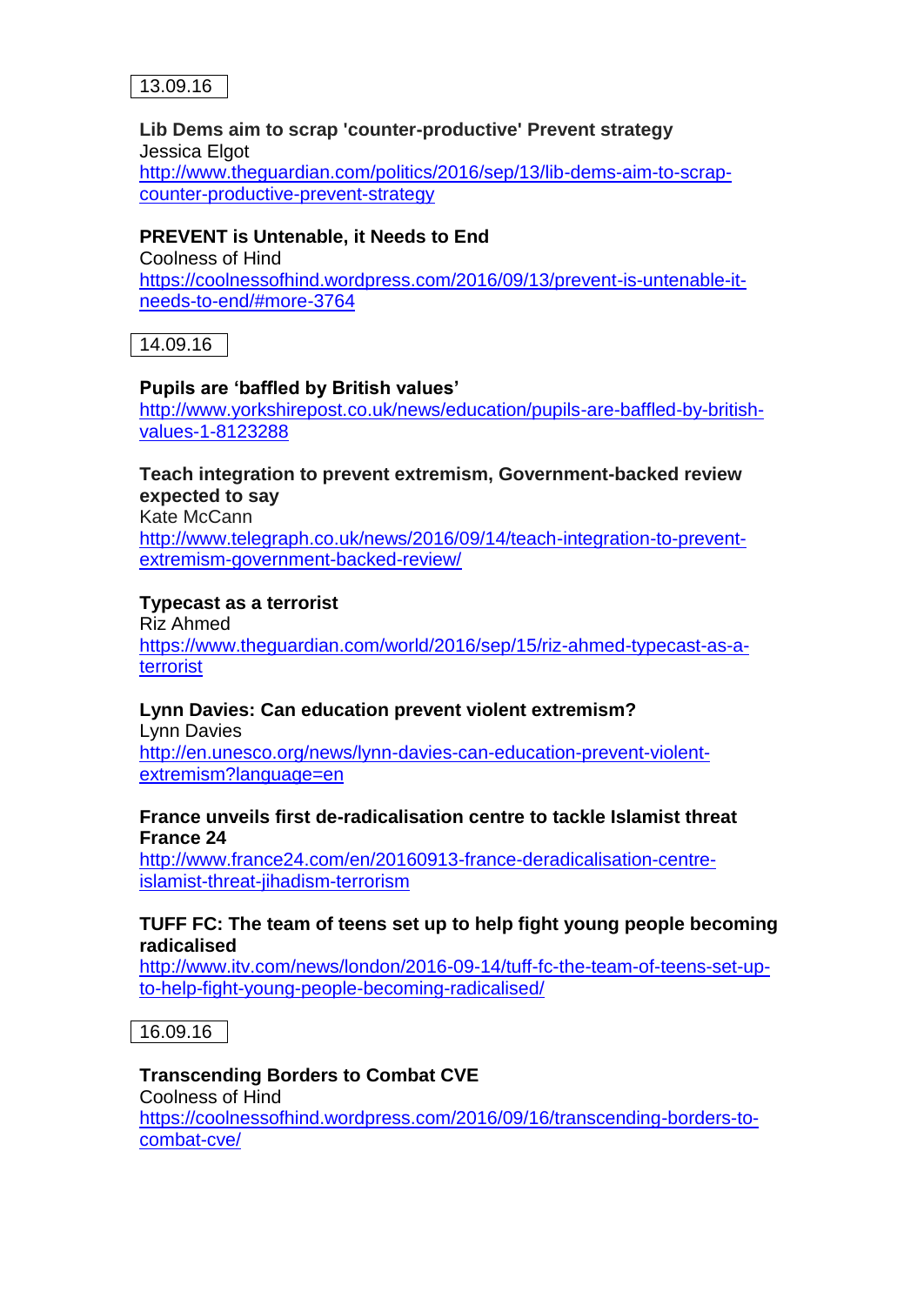**'Where to Guv, Raqqa?' Prevent training included in taxi driver 'knowledge' tests** Simon Hooper <http://www.middleeasteye.net/news/taxi-drivers-prevent-training-767435376>

#### **Going to extremes: How radical are you? Art education & British values** Carol Wild

<http://sociologicalimagination.org/archives/18892>



#### **UK's Liberal Democrats vote to scrap Prevent strategy at annual conference** Areeb Ullah [http://www.middleeasteye.net/news/liberal-democrats-vote-scrap-prevent](http://www.middleeasteye.net/news/liberal-democrats-vote-scrap-prevent-strategy-annual-conference-1759277056)[strategy-annual-conference-1759277056](http://www.middleeasteye.net/news/liberal-democrats-vote-scrap-prevent-strategy-annual-conference-1759277056)



## **Locking a child up just makes extremist ideas more dangerous. We should defeat them through debate**

Jacob Furedi

[http://www.telegraph.co.uk/news/2016/09/19/locking-a-child-up-just-makes](http://www.telegraph.co.uk/news/2016/09/19/locking-a-child-up-just-makes-extremist-ideas-more-dangerous-we/)[extremist-ideas-more-dangerous-we/](http://www.telegraph.co.uk/news/2016/09/19/locking-a-child-up-just-makes-extremist-ideas-more-dangerous-we/)

## **It will take more than boot camps to tackle terrorism**

Frank Furedi

[http://www.spiked-online.com/newsite/article/it-will-take-more-than-boot](http://www.spiked-online.com/newsite/article/it-will-take-more-than-boot-camps-to-tackle-terrorism/18776#.V-Y67WVubLT)[camps-to-tackle-terrorism/18776#.V-Y67WVubLT](http://www.spiked-online.com/newsite/article/it-will-take-more-than-boot-camps-to-tackle-terrorism/18776#.V-Y67WVubLT)

20.09.16

## **PREVENT in Prisons: Religious Profiling and Muslim Minority Discrimination**

Coolness of Hind

[https://coolnessofhind.wordpress.com/2016/09/20/prevent-in-prisons](https://coolnessofhind.wordpress.com/2016/09/20/prevent-in-prisons-religious-profiling-and-muslim-minority-discrimination/#more-3793)[religious-profiling-and-muslim-minority-discrimination/#more-3793](https://coolnessofhind.wordpress.com/2016/09/20/prevent-in-prisons-religious-profiling-and-muslim-minority-discrimination/#more-3793)

# **Radicalised nation: Fear and hypocrisy in New York**

Belen Fernandez

[http://www.middleeasteye.net/columns/radicalised-nation-fear-and-hypocrisy](http://www.middleeasteye.net/columns/radicalised-nation-fear-and-hypocrisy-new-york-642547135)[new-york-642547135](http://www.middleeasteye.net/columns/radicalised-nation-fear-and-hypocrisy-new-york-642547135)

21.09.16

#### **Interview with Dr Salman Butt on Radicalisation, Universities & PREVENT**

[http://www.islam21c.com/politics/interview-with-dr-salman-butt-on](http://www.islam21c.com/politics/interview-with-dr-salman-butt-on-radicalisation-universities-prevent/)[radicalisation-universities-prevent/](http://www.islam21c.com/politics/interview-with-dr-salman-butt-on-radicalisation-universities-prevent/)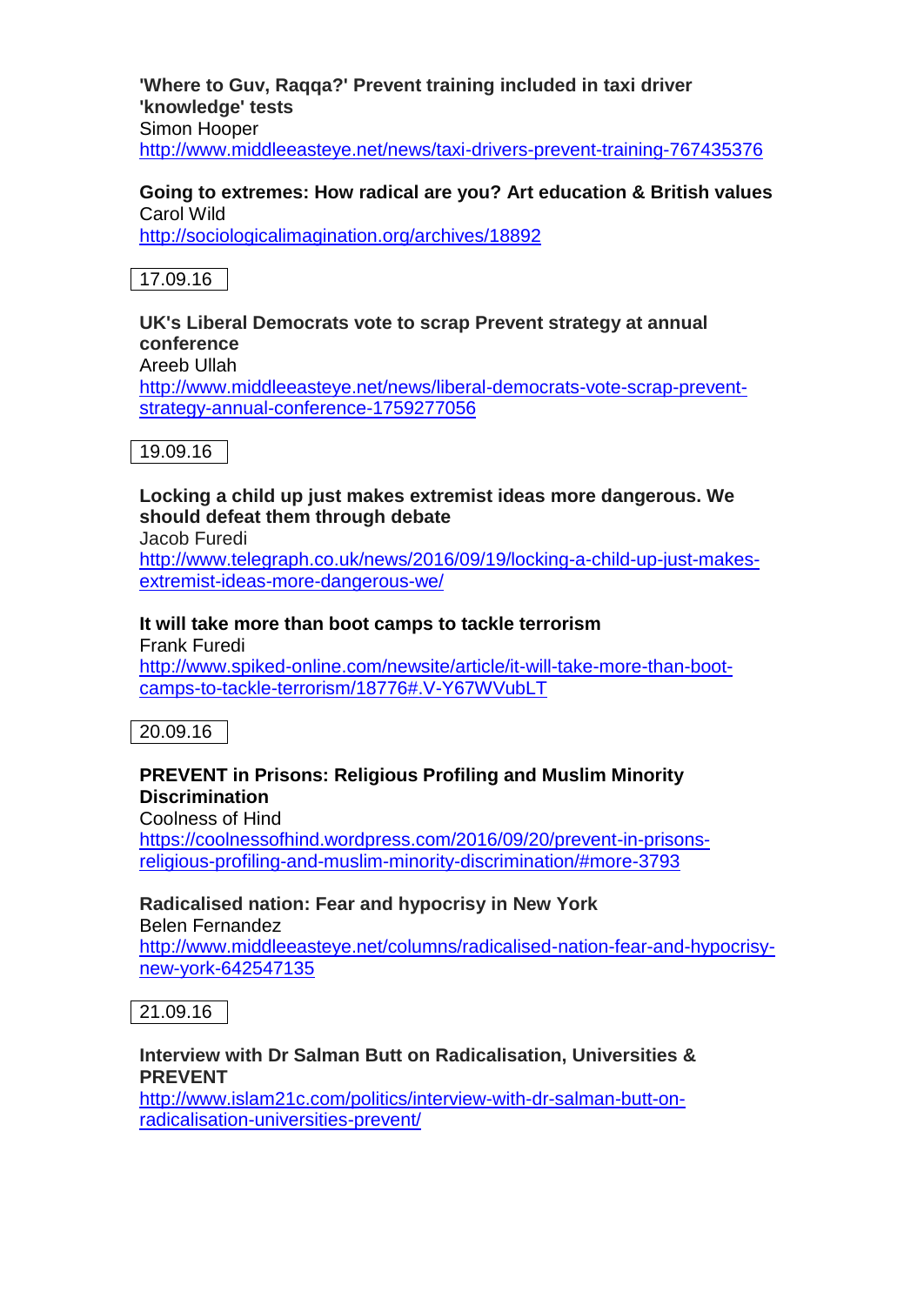## **Astonishing as it may seem, chanting 'Viva Palestina' could soon be a 'hate crime'**

Yvonne Ridley

[https://www.middleeastmonitor.com/20160921-astonishing-as-it-may-seem](https://www.middleeastmonitor.com/20160921-astonishing-as-it-may-seem-chanting-viva-palestina-could-soon-be-a-hate-crime/)[chanting-viva-palestina-could-soon-be-a-hate-crime/](https://www.middleeastmonitor.com/20160921-astonishing-as-it-may-seem-chanting-viva-palestina-could-soon-be-a-hate-crime/)

## 22.09.16

#### **Oxford University vice-chancellor says Prevent strategy 'wrong-headed'** Rob Merrick

[http://www.independent.co.uk/news/uk/politics/oxford-university-vice](http://www.independent.co.uk/news/uk/politics/oxford-university-vice-chancellor-says-prevent-strategy-wrong-headed-a7323916.html)[chancellor-says-prevent-strategy-wrong-headed-a7323916.html](http://www.independent.co.uk/news/uk/politics/oxford-university-vice-chancellor-says-prevent-strategy-wrong-headed-a7323916.html)

#### **Fighting against extremism: Why Sara Khan should inspire us all** Louise Raw

[http://www.morningstaronline.co.uk/a-023c-Fighting-against-extremism-Why-](http://www.morningstaronline.co.uk/a-023c-Fighting-against-extremism-Why-Sara-Khan-should-inspire-us-all/#.V-kHV2VubLR)[Sara-Khan-should-inspire-us-all/#.V-kHV2VubLR](http://www.morningstaronline.co.uk/a-023c-Fighting-against-extremism-Why-Sara-Khan-should-inspire-us-all/#.V-kHV2VubLR)

23.09.16

## **Britain's loose definition of extremism is stoking a global crackdown on dissent**

Jane Kinninmont

[https://www.theguardian.com/commentisfree/2016/sep/23/britain-extremism](https://www.theguardian.com/commentisfree/2016/sep/23/britain-extremism-global-effects)[global-effects](https://www.theguardian.com/commentisfree/2016/sep/23/britain-extremism-global-effects)

## **Britain and UAE launch taskforce to prevent violent extremism**

[https://www.middleeastmonitor.com/20160923-britain-and-uae-launch](https://www.middleeastmonitor.com/20160923-britain-and-uae-launch-taskforce-to-prevent-violent-extremism/)[taskforce-to-prevent-violent-extremism/](https://www.middleeastmonitor.com/20160923-britain-and-uae-launch-taskforce-to-prevent-violent-extremism/)

## **UNESCO: Can education prevent violent extremism?**

Lynn Davies <http://connectfutures.org/can-education-prevent-violent-extremism/>

25.09.16

# **Have 'we' forgotten about Prevent?**

Tait Coles

<https://taitcoles.wordpress.com/2016/09/25/have-we-forgotten-about-prevent/>

## 26.09.16

## **British Muslims 'should be allowed to bypass police' when reporting hate crime, Andy Burnham says**

John Stone

[http://www.independent.co.uk/news/uk/politics/prevent-anti-extremism](http://www.independent.co.uk/news/uk/politics/prevent-anti-extremism-strategy-legitimising-islamophobic-hate-attacks-andy-burnham-warns-a7330951.html)[strategy-legitimising-islamophobic-hate-attacks-andy-burnham-warns](http://www.independent.co.uk/news/uk/politics/prevent-anti-extremism-strategy-legitimising-islamophobic-hate-attacks-andy-burnham-warns-a7330951.html)[a7330951.html](http://www.independent.co.uk/news/uk/politics/prevent-anti-extremism-strategy-legitimising-islamophobic-hate-attacks-andy-burnham-warns-a7330951.html)

**Academics criticise anti-radicalisation strategy in open letter** Alice Ross

[https://www.theguardian.com/uk-news/2016/sep/29/academics-criticise](https://www.theguardian.com/uk-news/2016/sep/29/academics-criticise-prevent-anti-radicalisation-strategy-open-letter)[prevent-anti-radicalisation-strategy-open-letter](https://www.theguardian.com/uk-news/2016/sep/29/academics-criticise-prevent-anti-radicalisation-strategy-open-letter)